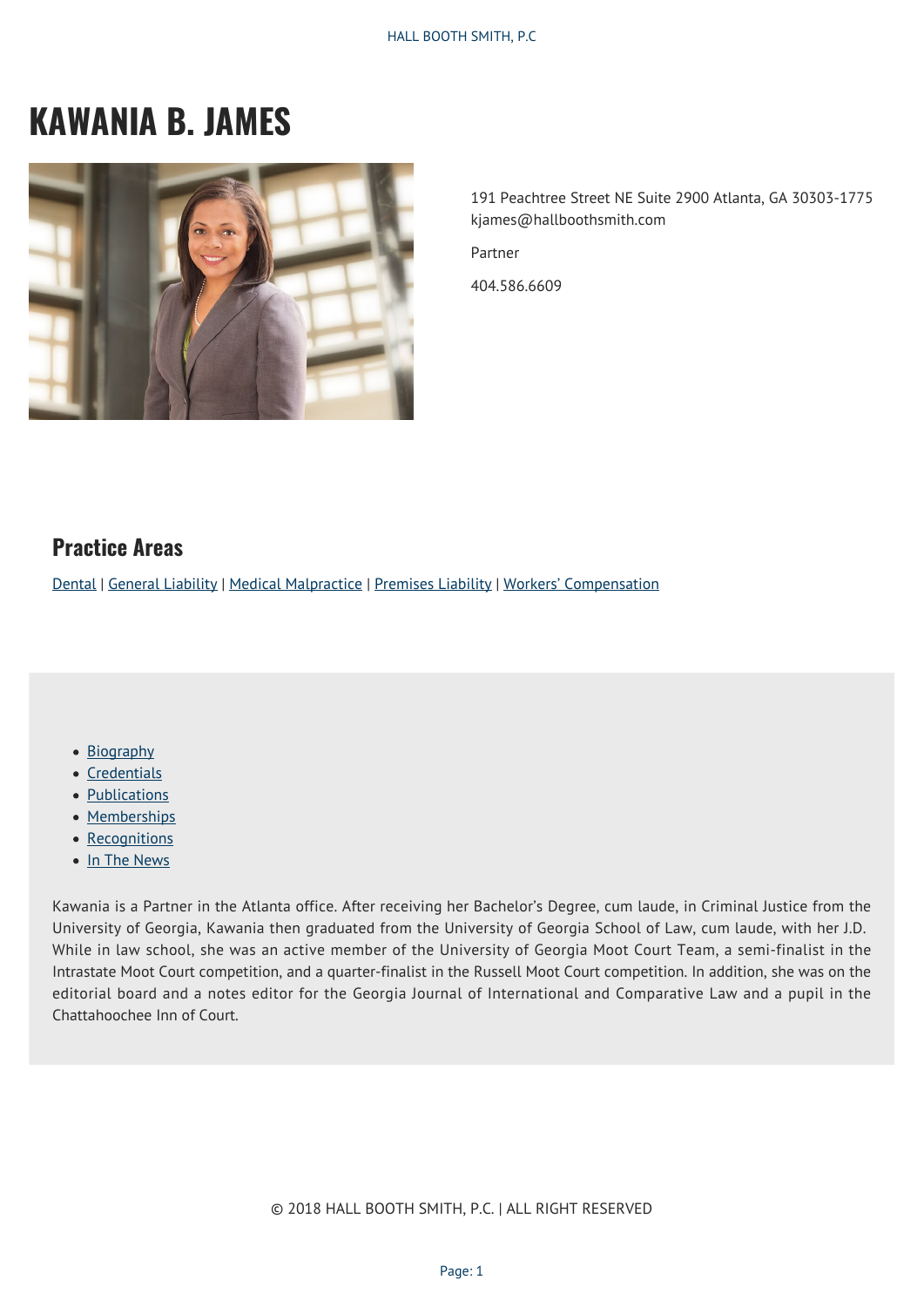Kawania's legal practice focuses on the areas of general liability, worker's compensation, dental malpractice and medical malpractice. She vigorously defends each case and has successfully resolved cases through jury trials and motion practice.

Kawania is heavily involved in the legal and local community. She is actively participates in Defense Research Institution (DRI) and Claims and Litigation Management Alliance (CLM). Kawania is also a member of Delta Sigma Theta Sorority, Inc. and volunteers through her church.

Kawania has been recognized as a Super Lawyers Rising Star three times. She was also previously selected for the Southern Region Lawyers of Color Hot List and Georgia's Top 40 Under 40 by The National Black Lawyers.

### **ADMITTED**

- All Georgia State and Superior Courts
- Georgia Court of Appeals
- Georgia Supreme Court
- Northern District of Georgia
- United States District Court

## **EDUCATION**

- J.D., *cum laude*, University of Georgia School of Law, 2009
- B.A., *cum laude*, University of Georgia, 2005

## **PUBLICATIONS**

- [Supreme Court Of Georgia Overrules The Lunch Break Exception](https://hallboothsmith.com/supreme-court-of-georgia-overrules-the-lunch-break-exception/), HBS Workers' Compensation Blog, June 2020
- Co-authored "Business Record Production Ensuring The Story Is Complete" USLAW, 2015

## **MEMBERSHIPS**

© 2018 HALL BOOTH SMITH, P.C. | ALL RIGHT RESERVED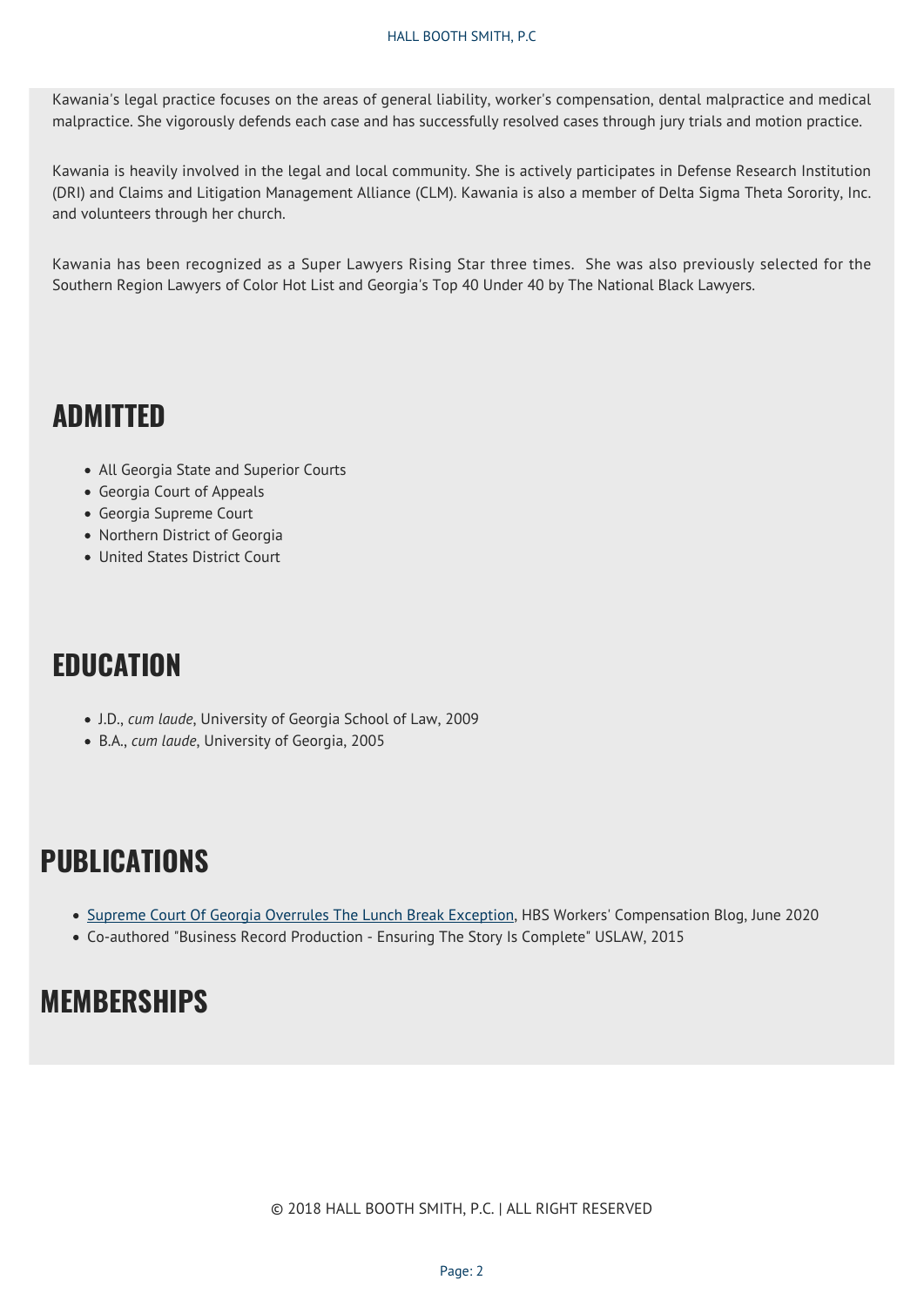- Claims and Litigation Management Alliance
- Defense Research Institute
- Delta Sigma Theta Sorority, Inc.

### **Recognitions**

- Georgia Super Lawyers ® Rising Star, 2017-2019
- The National Black Lawyers Top 40 Under 40, 2015
- Lawyers of Color 2014 Hot List (Southern Region)

#### **[Supreme Court of Georgia Overrules the Lunch Break Exception](https://hallboothsmith.com/supreme-court-of-georgia-overrules-the-lunch-break-exception/)**

[June 20, 2020](https://hallboothsmith.com/2020/06/)

Written by: Kawania B. James, Esq. Last year, the Court of Appeals of Georgia's decision in Frett v. State Farm Employee Workers' Compensation, et al. created

### **[Hall Booth Smith Attorneys Recognized as Rising Stars in 2019 Georgia Super Lawyers](https://hallboothsmith.com/hall-booth-smith-attorneys-recognized-as-rising-stars-in-2019-georgia-super-lawyers-magazine/) [Magazine](https://hallboothsmith.com/hall-booth-smith-attorneys-recognized-as-rising-stars-in-2019-georgia-super-lawyers-magazine/)**

#### [February 15, 2019](https://hallboothsmith.com/2019/02/)

In the 2019 edition of the Georgia Super Lawyers magazine, the law firm of Hall Booth Smith (HBS) has once again been recognized for its



**[HBS Attorneys Named Rising Stars in the 2018 Georgia Super Lawyers](https://hallboothsmith.com/hbs-attorneys-named-rising-stars-in-the-2018-georgia-super-lawyers/)**

© 2018 HALL BOOTH SMITH, P.C. | ALL RIGHT RESERVED